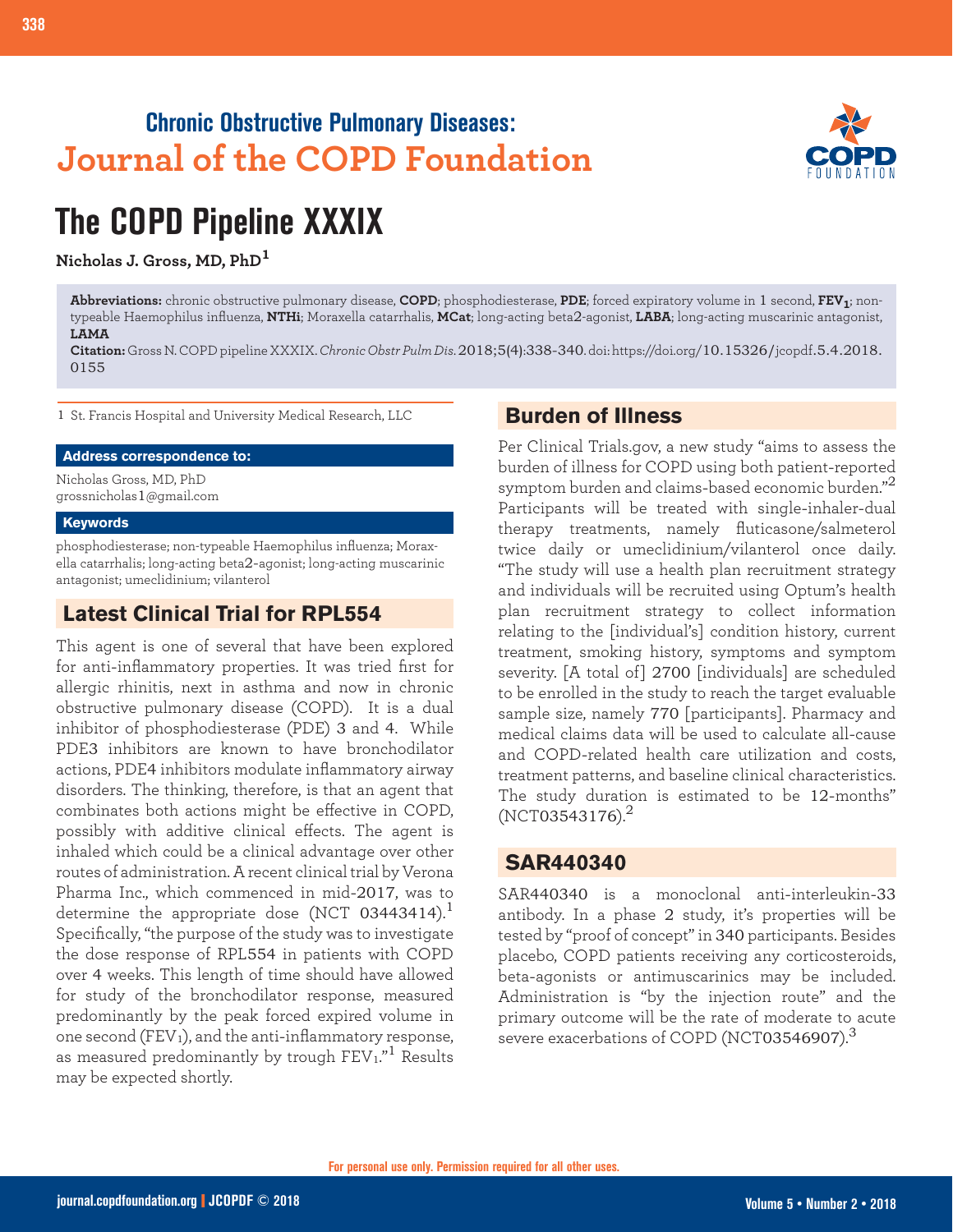## **CK-2127107**

CK-2127107 is an agent that has been tried for neuromuscular disorders such as amyotrophic lateral sclerosis, possibly without success. Its present purpose is a study of individuals with COPD and muscular problems. The action and nature of the agent is not stated. Per the Clinical Trials.gov website on the recently completed study, "the phase 2 trial [measured] the effect of CK-2127107 relative to placebo on cycle ergometer exercise tolerance, assessed as change from period baseline in constant work rate endurance time, utilizing a breath-by-breath metabolic measurement system with integrated electrocardiogram. The time to intolerance [was] assessed by a stopwatch and verified from electronic recordings of the cycle ergometer. This study [also assessed] cardiopulmonary and neuromuscular effects of CK-2127107 relative to placebo" (NCT02662582).<sup>4</sup>

## **CCI 15106**

A recently completed study aimed to determine the effect of an agent on both an inhaler and a by-passer individual in the same vicinity. The nature of the agent used is not stated. Increasing doses were administered to "collect information about the safety, tolerability and drug levels in the body of the CCI15106 inhalation powder."5 The study also looked at the level of the agent that was released into the adjacent air and may be found in the blood of the bystanders. Thus, in a 2-part

study, healthy individuals inhaled the above agent and the exposure of healthy bystanders was measured. In a subsequent study the drug was administered to individuals with COPD. Approximately 36 healthy participants and 22 participants with COPD were randomized in the study. Per the Clinical Trial.gov website, "This single and repeat increasing dose study [collected] information on safety, tolerability and drug levels in the individual inhaling the CCI15106 inhalation powder. The study [also looked] at the level of CCI15106 that [was] released into the air and may be found in the blood of the people standing around the person inhaling it" (NCT03235726). $5$ 

#### **Acknowledgments**

Many of the items in this report are due to the generous support of Johan Karlberg, MD, PhD, via his e-publication *Clinical Trials Magnifier Weekly*. I am grateful to Dr. Scott Caveney for his review and advice.